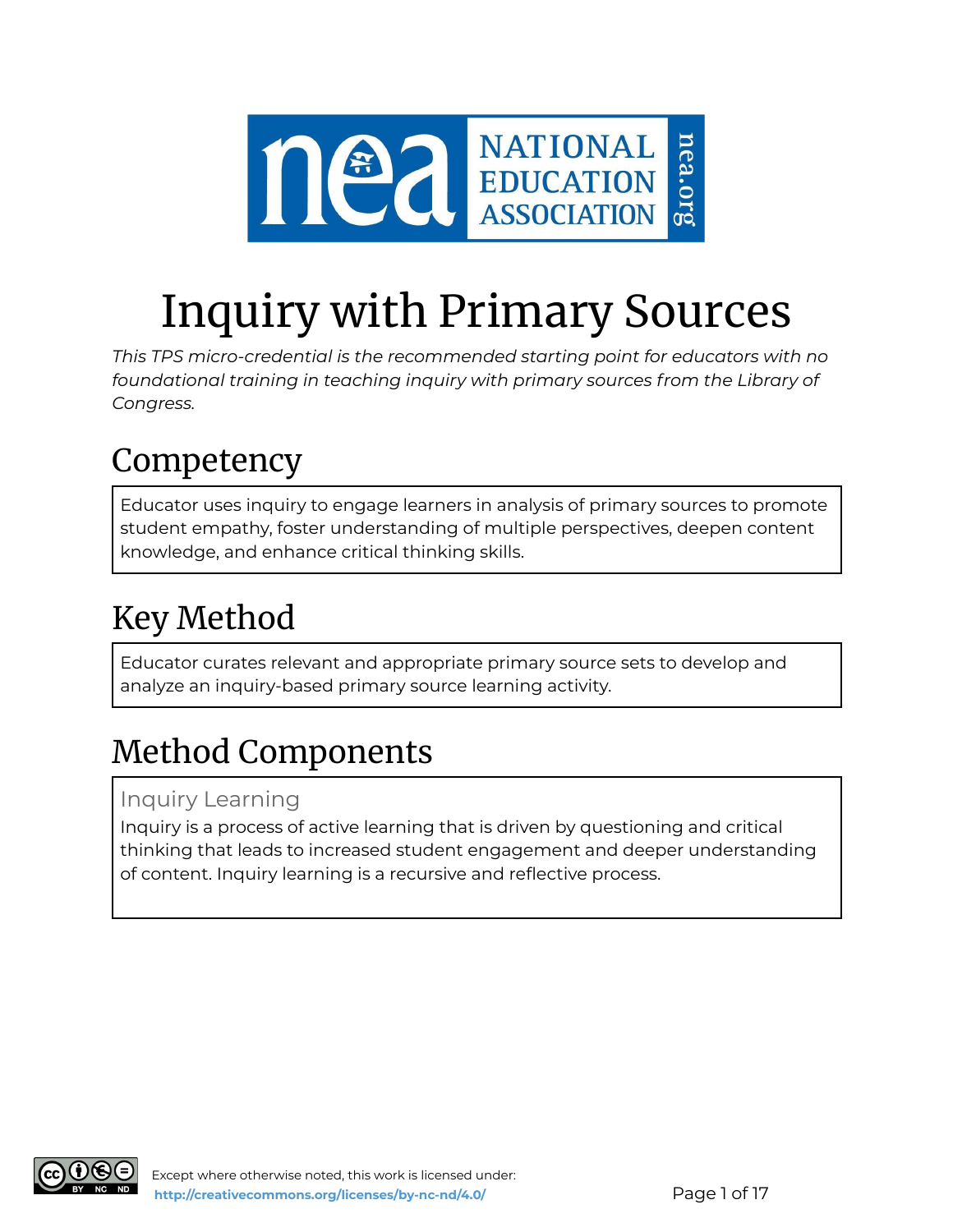

### Primary Sources

Primary sources, as [described](https://www.loc.gov/programs/teachers/getting-started-with-primary-sources/) by the Library of Congress, "are the raw materials of history — original documents and objects that were created at the time under study. They are different from secondary sources, accounts that retell, analyze, or interpret events, usually at a distance of time or place. Bringing young people into close contact with these unique, often profoundly personal documents and objects can give them a sense of what it was like to be alive during a long-past era. Helping students analyze primary sources can also prompt curiosity and improve critical thinking and analysis skills."

Primary sources represent authentic voices and images that engage students both emotionally and personally, naturally engaging them in inquiry as they question, make inferences, interpret different points of view, use critical thinking skills to analyze and evaluate, draw conclusions and build bridges between past and present.

[Teaching](https://www.loc.gov/programs/teachers/about-this-program/teaching-with-primary-sources-partner-program/) with Primary Sources (TPS) is the Library of Congress premier educational program, focused on helping educators enhance students' critical thinking, analytical skills, and content knowledge using the Library's collections of millions of digitized primary sources.

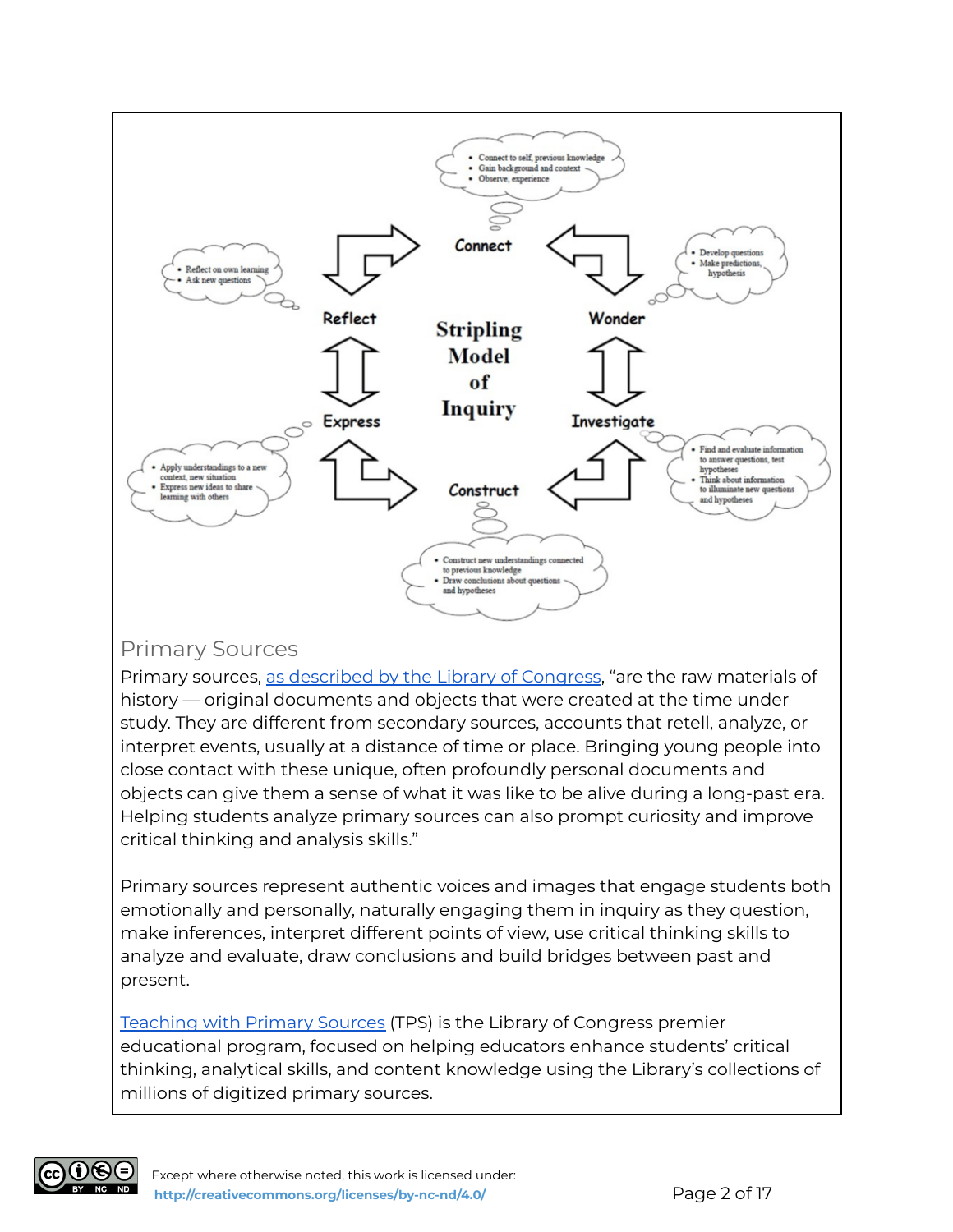# Supporting Rationale and Research

Introduction to Primary Sources

Engaging All Learners with Primary Sources, *TPS Journal* Vol. 2, No. 1, Winter 2009. [https://www.loc.gov/static/programs/teachers/about-this-program/teaching-with-pr](https://www.loc.gov/static/programs/teachers/about-this-program/teaching-with-primary-sources-partner-program/documents/differentiated-instruction.pdf) [imary-sources-partner-program/documents/differentiated-instruction.pdf](https://www.loc.gov/static/programs/teachers/about-this-program/teaching-with-primary-sources-partner-program/documents/differentiated-instruction.pdf)

Inquiry & Primary Sources

Stripling, Barbara. Inquiry: Inquiring Minds Want to Know, *School Library Media Activities Monthly,* Volume XXV, Number 1, September 2008. <https://www.teachingbooks.net/content/InquiringMindsWantToKnow-Stripling.pdf>

Teaching Inquiry with Primary Sources, *TPS Journal* Vol. 2, No. 3, Summer 2009. [https://www.loc.gov/static/programs/teachers/about-this-program/teaching-with-pr](https://www.loc.gov/static/programs/teachers/about-this-program/teaching-with-primary-sources-partner-program/documents/inquiry-learning.pdf) [imary-sources-partner-program/documents/inquiry-learning.pdf](https://www.loc.gov/static/programs/teachers/about-this-program/teaching-with-primary-sources-partner-program/documents/inquiry-learning.pdf)

Rasmussen, Chris, et al. Four Goals for Instructors Using Inquiry-Based Learning, *Notices of the AMS,* Volume 64, Number 11, December 2017. <https://www.ams.org/publications/journals/notices/201711/rnoti-p1308.pdf>

Selecting Primary Sources

Beyond Typescript and Photographs: Using Primary Sources in Different Formats, *TPS Journal,* Vol. 4, No. 2, Fall 2011.

[https://www.loc.gov/static/programs/teachers/about-this-program/teaching-with-pr](https://www.loc.gov/static/programs/teachers/about-this-program/teaching-with-primary-sources-partner-program/documents/ps_formats.pdf) [imary-sources-partner-program/documents/ps\\_formats.pdf](https://www.loc.gov/static/programs/teachers/about-this-program/teaching-with-primary-sources-partner-program/documents/ps_formats.pdf)

Tally, Bill. Choosing (and Using) Images for Primary Source Inquiries, Education Development Center for Children and Technology. <https://drive.google.com/file/d/1Us6yUn9Z4nTs-bIm247Y9JD-eBCxMLuM/view>

Analyzing Primary Sources

Scope and Sequence of Cognitive Tasks Associated with Teaching with Primary Sources, TPS Mississippi.

[http://www.msstatetps.org/wp-content/uploads/2019/09/TPS-Mississippi-Cognitive-](http://www.msstatetps.org/wp-content/uploads/2019/09/TPS-Mississippi-Cognitive-Tasks-SEP-2019.pdf)[Tasks-SEP-2019.pdf](http://www.msstatetps.org/wp-content/uploads/2019/09/TPS-Mississippi-Cognitive-Tasks-SEP-2019.pdf)

Strategy Focus: Gallery Walk, *TPS Journal,* Vol. 3, No. 3, Summer 2010. [https://www.loc.gov/static/programs/teachers/about-this-program/teaching-with-pr](https://www.loc.gov/static/programs/teachers/about-this-program/teaching-with-primary-sources-partner-program/documents/english-language-elementary-activity.pdf) [imary-sources-partner-program/documents/english-language-elementary-activity.](https://www.loc.gov/static/programs/teachers/about-this-program/teaching-with-primary-sources-partner-program/documents/english-language-elementary-activity.pdf) [pdf](https://www.loc.gov/static/programs/teachers/about-this-program/teaching-with-primary-sources-partner-program/documents/english-language-elementary-activity.pdf)

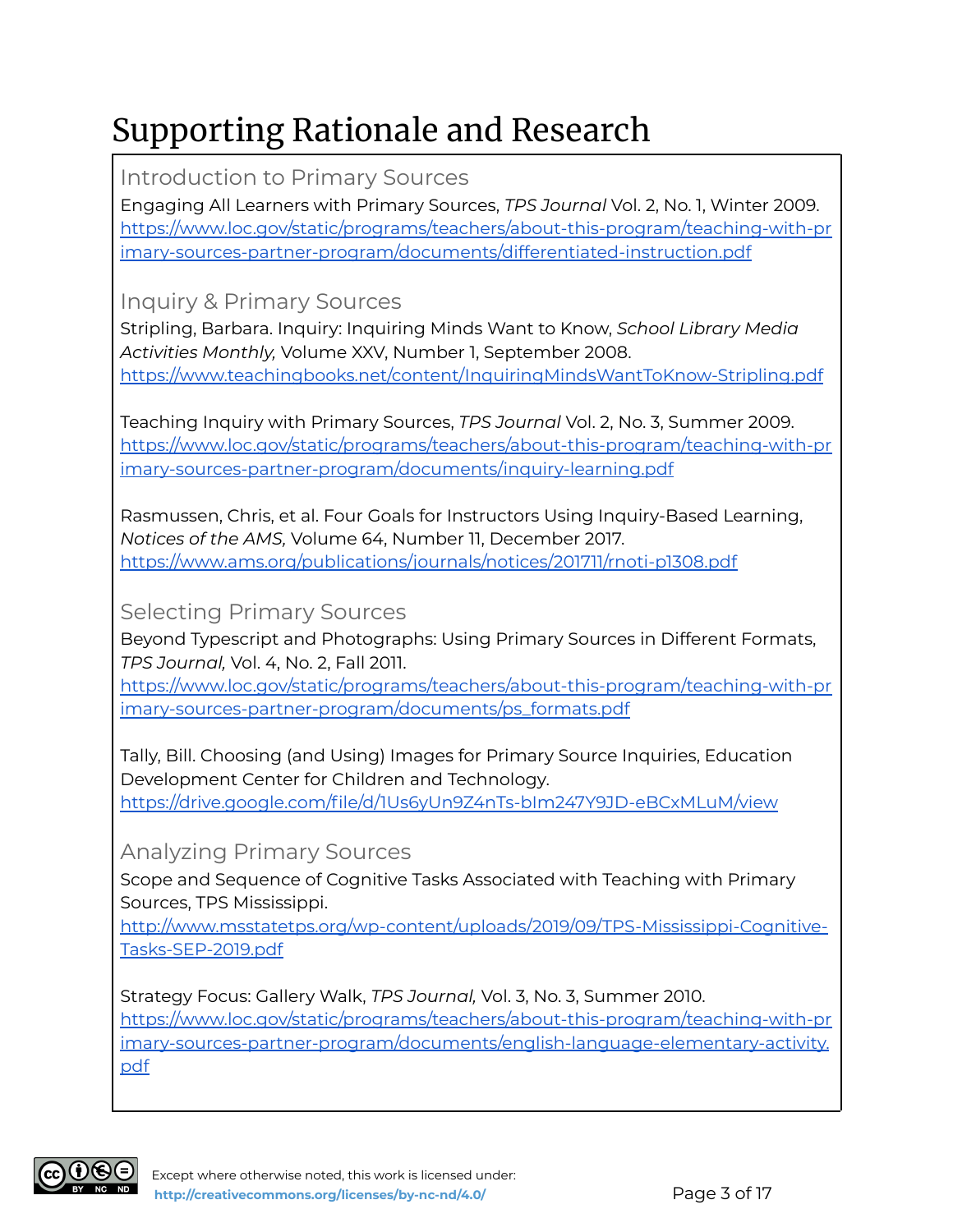Roberts, Scott L. and VanDeusen-MacLeod, Betsy. The Jigsaw Revisited: Common Core Social Studies and English Language Arts Integration, *Social Studies Research and Practice,* Volume 10, Number 2, Summer 2015. <http://www.socstrpr.org/wp-content/uploads/2015/07/MS06599-Roberts-et-al.pdf>

# Resources

Introduction to Primary Sources

What Are Primary Sources? Citizen U Primary Source Nexus. [https://primarysourcenexus.org/2020/11/primary-source-learning-what-are-primary](https://primarysourcenexus.org/2020/11/primary-source-learning-what-are-primary-sources/)[sources/](https://primarysourcenexus.org/2020/11/primary-source-learning-what-are-primary-sources/)

Why Use Primary Sources? EIU TPS. [https://www.eiu.edu/eiutps/why\\_ps.php](https://www.eiu.edu/eiutps/why_ps.php)

Getting Started with Primary Sources, Library of Congress. <https://www.loc.gov/programs/teachers/getting-started-with-primary-sources/>

Copyright Quick Check, Library of Congress YouTube Channel (2:13 minutes). <https://youtu.be/aMEQYbwquQg>

Using Items from the Library's Website: Understanding Copyright Library of Congress. <https://www.loc.gov/legal/understanding-copyright/#collections>

Primary Source Learning: Taking the Mystery Out of Copyright, Citizen U Primary Source Nexus.

<https://primarysourcenexus.org/2012/02/taking-the-mystery-out-of-copyright/> *Note: This curated set of links has been included in the event you would like to explore additional copyright resources for teachers and students.*

Citing Primary Sources from the Library, Citizen U Primary Source Nexus. [https://primarysourcenexus.org/2014/11/using-sources-citing-library-digitized-sourc](https://primarysourcenexus.org/2014/11/using-sources-citing-library-digitized-sources/) [es/](https://primarysourcenexus.org/2014/11/using-sources-citing-library-digitized-sources/)

### Inquiry & Primary Sources

Teacher Resource: Inquiry & Primary Sources, Library of Congress.

- Overview (3:39 minutes). <https://www.loc.gov/item/webcast-7037/>
- Inquiry Connect (4:17 minutes). <https://www.loc.gov/item/webcast-7040/>
- Inquiry Wonder (1:56 minutes). <https://www.loc.gov/item/webcast-7039/>
- Inquiry Investigate (6:15 minutes). <https://www.loc.gov/item/webcast-7041/>
- Inquiry Construct (3:45 minutes). <https://www.loc.gov/item/webcast-7042/>

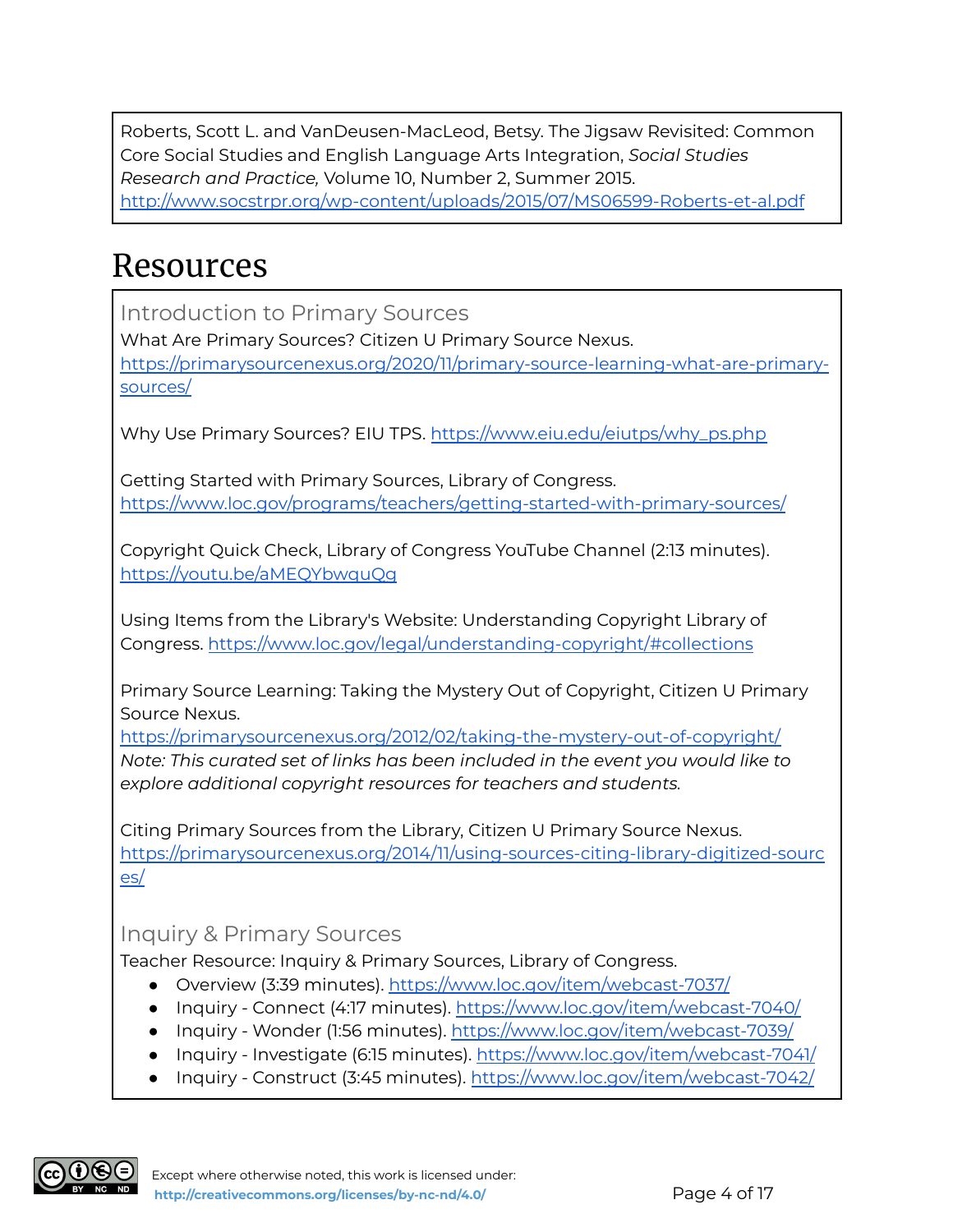● Inquiry - Reflect (2:59 minutes). <https://www.loc.gov/item/webcast-7036/>

Teaching with Primary Sources Made a Real Change (4:16 minutes). [https://www.youtube.com/watch?v=HVPVjEPM9xk&t=118s&list=PLpAGnumt6iV6Ks2](https://www.youtube.com/watch?v=HVPVjEPM9xk&t=118s&list=PLpAGnumt6iV6Ks29MZ0nvjmBv6NImGpG1&index=49) [9MZ0nvjmBv6NImGpG1&index=49](https://www.youtube.com/watch?v=HVPVjEPM9xk&t=118s&list=PLpAGnumt6iV6Ks29MZ0nvjmBv6NImGpG1&index=49)

Primary Source Learning: Information Literacy & Inquiry, Citizen U Primary Source Nexus.

[https://primarysourcenexus.org/2017/05/primary-source-learning-information-litera](https://primarysourcenexus.org/2017/05/primary-source-learning-information-literacy-inquiry/) [cy-inquiry/](https://primarysourcenexus.org/2017/05/primary-source-learning-information-literacy-inquiry/)

Locating Primary Sources

Shortcuts to Primary Sources, Library of Congress YouTube Channel (to 1:23 minutes). <https://www.youtube.com/watch?v=wrrEj-Zhba4&feature=youtu.be&t=17>

Library of Congress Ready-made Primary Source Sets with Teacher Guides. [https://www.loc.gov/classroom-materials/?fa=partof\\_type%3Aprimary+source+set&c](https://www.loc.gov/classroom-materials/?fa=partof_type%3Aprimary+source+set&c=160) [=160](https://www.loc.gov/classroom-materials/?fa=partof_type%3Aprimary+source+set&c=160)

Finding Resources: LOC.gov Teachers Section, Citizen U Primary Source Nexus. [https://primarysourcenexus.org/2021/02/finding-resources-loc-gov-teachers-section](https://primarysourcenexus.org/2021/02/finding-resources-loc-gov-teachers-section/)

Finding Resources: Exploring the Library's Digital Collections, Citizen U Primary Source Nexus.

[https://primarysourcenexus.org/2016/06/finding-resources-exploring-digital-collecti](https://primarysourcenexus.org/2016/06/finding-resources-exploring-digital-collections/) [ons/](https://primarysourcenexus.org/2016/06/finding-resources-exploring-digital-collections/)

Searching Across LOC.gov, Citizen U Primary Source Nexus. <https://primarysourcenexus.org/2012/03/searching-across-loc-gov/>

Theme-based Resources, Citizen U Primary Source Nexus. [https://primarysourcenexus.org/primary-source-collections/themed-based-resourc](https://primarysourcenexus.org/primary-source-collections/themed-based-resources/) [es/](https://primarysourcenexus.org/primary-source-collections/themed-based-resources/)

TPS Spotlight: TPS Teachers Network, Citizen U Primary Source Nexus. <https://primarysourcenexus.org/2020/02/tps-spotlight-tps-teachers-network/>

Primary Source Tracker, Barat Education Foundation. [https://docs.google.com/document/d/17lZPxYkyDx2KTFzxouPzG6mr6FRzk7R3UIPIq](https://docs.google.com/document/d/17lZPxYkyDx2KTFzxouPzG6mr6FRzk7R3UIPIqdvN8Ag/view) [dvN8Ag/view](https://docs.google.com/document/d/17lZPxYkyDx2KTFzxouPzG6mr6FRzk7R3UIPIqdvN8Ag/view)

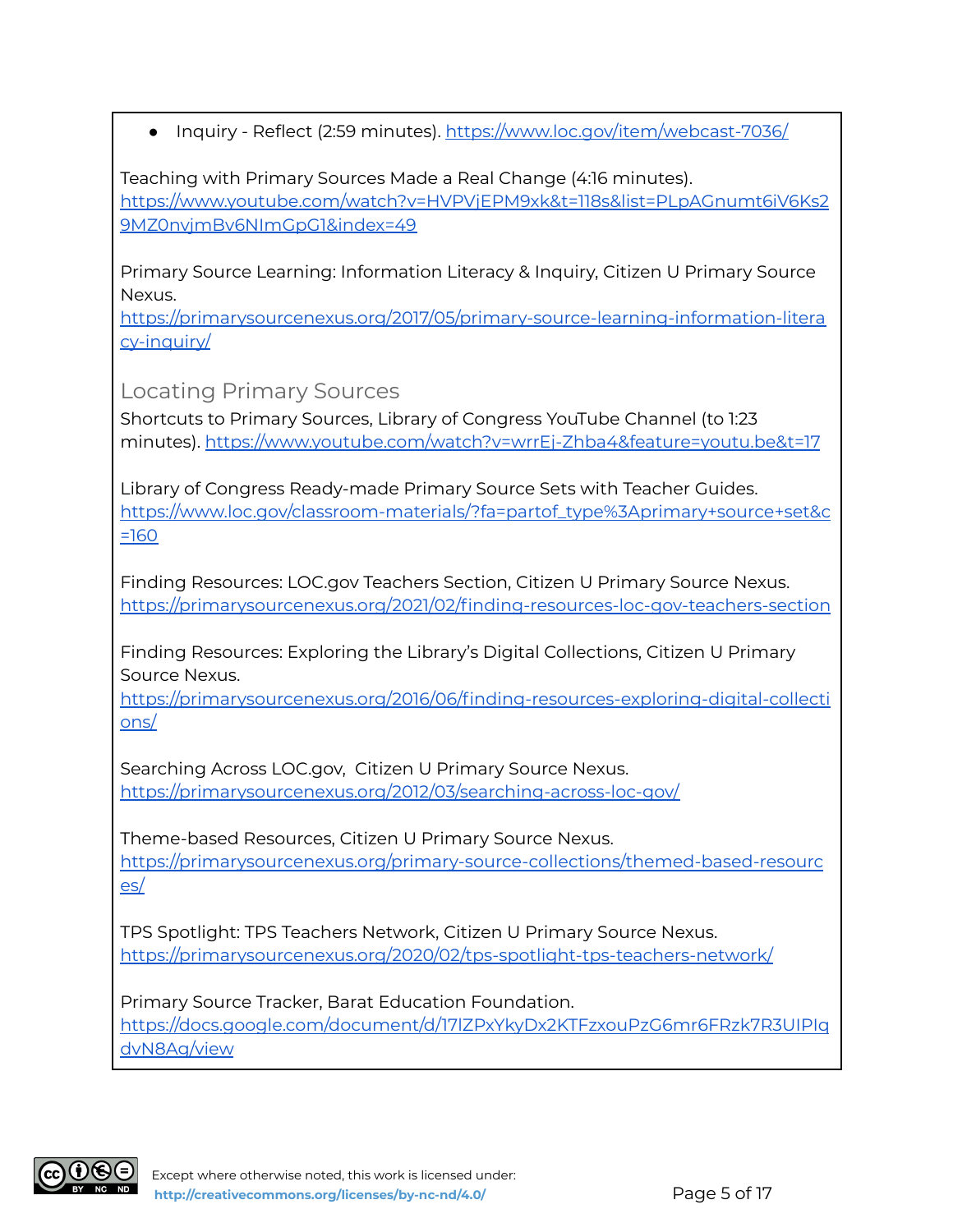Selecting Primary Sources

Selecting Primary Sources for the Classroom: Considering Moment of Use, Teaching with the Library of Congress.

[https://blogs.loc.gov/teachers/2016/03/selecting-primary-sources-for-the-classroom](https://blogs.loc.gov/teachers/2016/03/selecting-primary-sources-for-the-classroom-considering-moment-of-use/) [-considering-moment-of-use/](https://blogs.loc.gov/teachers/2016/03/selecting-primary-sources-for-the-classroom-considering-moment-of-use/)

Selecting Primary Sources, Part II: Considering Historical Context, Teaching with the Library of Congress.

[https://blogs.loc.gov/teachers/2011/07/selecting-primary-sources-part-ii-considering](https://blogs.loc.gov/teachers/2011/07/selecting-primary-sources-part-ii-considering-historical-context/) [-historical-context/](https://blogs.loc.gov/teachers/2011/07/selecting-primary-sources-part-ii-considering-historical-context/)

Selecting Primary Sources, Part II: Thinking about Perspective, Teaching with the Library of Congress.

[https://blogs.loc.gov/teachers/2011/08/selecting-primary-sources-part-iii-thinking-a](https://blogs.loc.gov/teachers/2011/08/selecting-primary-sources-part-iii-thinking-about-perspective/) [bout-perspective/](https://blogs.loc.gov/teachers/2011/08/selecting-primary-sources-part-iii-thinking-about-perspective/)

Selecting Primary Sources That Deal with Difficult Issues, Citizen U Primary Source Nexus.

[https://primarysourcenexus.org/2015/02/selecting-primary-sources-deal-difficult-iss](https://primarysourcenexus.org/2015/02/selecting-primary-sources-deal-difficult-issues/) [ues/](https://primarysourcenexus.org/2015/02/selecting-primary-sources-deal-difficult-issues/)

Selecting, [Excerpting](https://primarysourcenexus.org/2015/03/selecting-excerpting-modifying-primary-sources/) & Modifying Primary Sources Citizen U Primary Source Nexus. [https://primarysourcenexus.org/2015/03/selecting-excerpting-modifying-primary-so](https://primarysourcenexus.org/2015/03/selecting-excerpting-modifying-primary-sources/) [urces/](https://primarysourcenexus.org/2015/03/selecting-excerpting-modifying-primary-sources/)

Selecting Primary Sources: Learning Activity Criteria, Citizen U Primary Source Nexus.

[https://primarysourcenexus.org/2011/07/selecting-using-primary-sources-in-the-cla](https://primarysourcenexus.org/2011/07/selecting-using-primary-sources-in-the-classroom/) [ssroom/](https://primarysourcenexus.org/2011/07/selecting-using-primary-sources-in-the-classroom/)

Selecting Primary Sources: Criteria for Classroom Use, Citizen U Primary Source Nexus.

[https://primarysourcenexus.org/2012/04/selecting-primary-sources-criteria-to-consi](https://primarysourcenexus.org/2012/04/selecting-primary-sources-criteria-to-consider/) [der/](https://primarysourcenexus.org/2012/04/selecting-primary-sources-criteria-to-consider/)

Prepping Primary Sources

Selecting Primary Sources, Part IV: Considering Quality Teaching with the Library of Congress.

[https://blogs.loc.gov/teachers/2011/08/selecting-primary-sources-part-iv-considerin](https://blogs.loc.gov/teachers/2011/08/selecting-primary-sources-part-iv-considering-quality/) [g-quality/](https://blogs.loc.gov/teachers/2011/08/selecting-primary-sources-part-iv-considering-quality/)

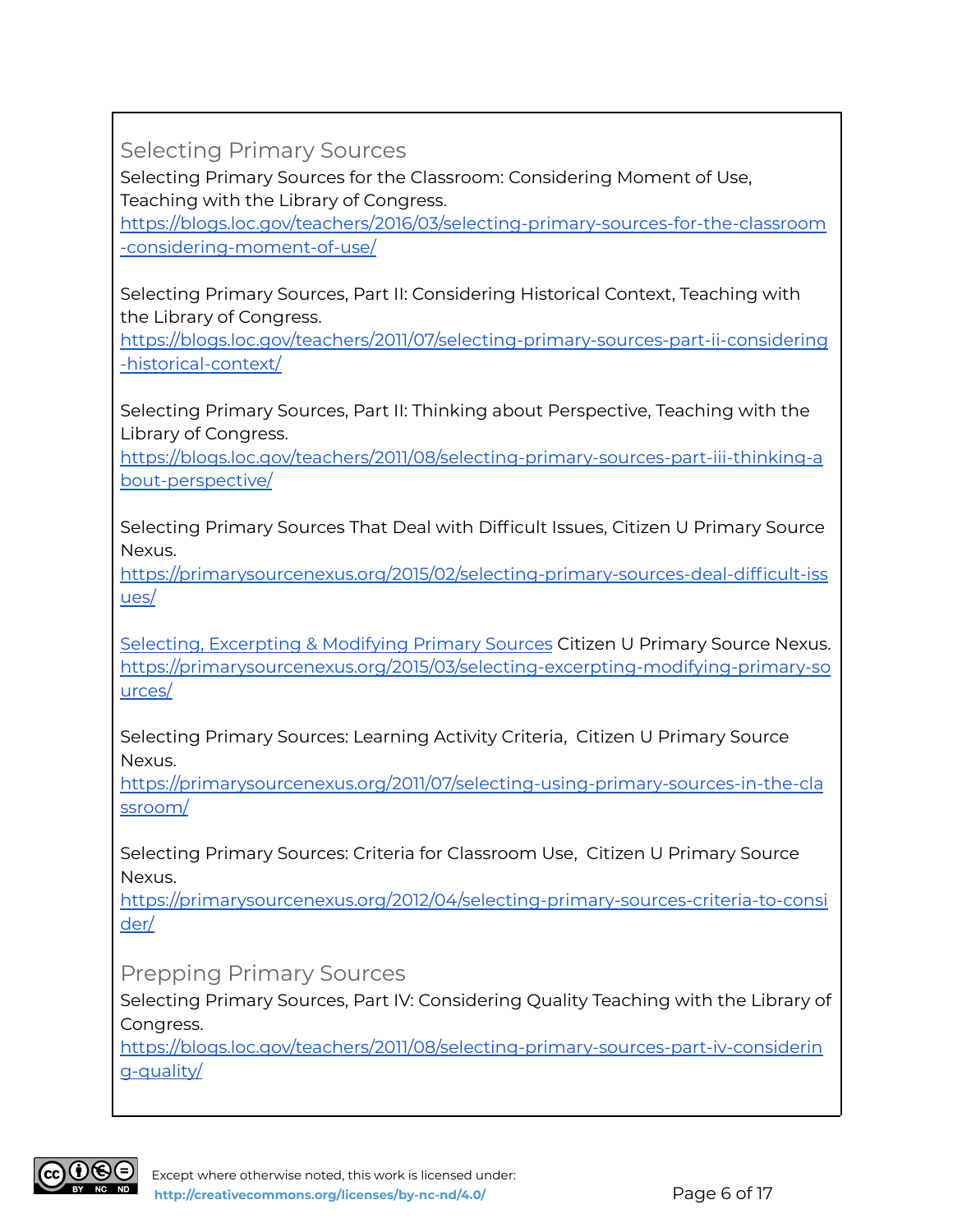Using Sources: Saving High Resolution Images, Citizen U Primary Source Nexus. [https://primarysourcenexus.org/2015/12/using-sources-saving-high-resolution-imag](https://primarysourcenexus.org/2015/12/using-sources-saving-high-resolution-images/) [es/](https://primarysourcenexus.org/2015/12/using-sources-saving-high-resolution-images/)

Using Sources: Printing High Quality BW Images, Citizen U Primary Source Nexus. [https://primarysourcenexus.org/2016/01/using-sources-printing-high-quality-black](https://primarysourcenexus.org/2016/01/using-sources-printing-high-quality-black-white-primary-source-images/)[white-primary-source-images/](https://primarysourcenexus.org/2016/01/using-sources-printing-high-quality-black-white-primary-source-images/)

Using Sources: Viewing and Saving Historic Newspaper Articles, Citizen U Primary Source Nexus.

[https://primarysourcenexus.org/2016/12/using-sources-chronicling-america-newspa](https://primarysourcenexus.org/2016/12/using-sources-chronicling-america-newspaper-pages/) [per-pages/](https://primarysourcenexus.org/2016/12/using-sources-chronicling-america-newspaper-pages/)

Using Sources: Viewing, Saving and Printing Maps, Citizen U Primary Source Nexus. [https://primarysourcenexus.org/2013/11/using-sources-viewing-saving-printing-map](https://primarysourcenexus.org/2013/11/using-sources-viewing-saving-printing-maps/) [s/](https://primarysourcenexus.org/2013/11/using-sources-viewing-saving-printing-maps/)

Analyzing Primary Sources

Primary Source Analysis Tool, Library of Congress. [https://www.loc.gov/static/programs/teachers/getting-started-with-primary-sources](https://www.loc.gov/static/programs/teachers/getting-started-with-primary-sources/documents/Primary_Source_Analysis_Tool_LOC.pdf) [/documents/Primary\\_Source\\_Analysis\\_Tool\\_LOC.pdf](https://www.loc.gov/static/programs/teachers/getting-started-with-primary-sources/documents/Primary_Source_Analysis_Tool_LOC.pdf)

Elementary Age Primary Source Analysis Sheet, TPS Connect, TPS Western Region. [https://via.hypothes.is/http://tpsconnect.org/wp-content/uploads/2016/07/I-see-I-thi](https://via.hypothes.is/http://tpsconnect.org/wp-content/uploads/2016/07/I-see-I-think-I-Wonder.pdf) [nk-I-Wonder.pdf](https://via.hypothes.is/http://tpsconnect.org/wp-content/uploads/2016/07/I-see-I-think-I-Wonder.pdf)

Analyzing Primary Sources: Tools & Guides, Citizen U Primary Source Nexus. <https://primarysourcenexus.org/2021/02/analyzing-primary-sources-tools-guides/> *Note: You are not required to review all the resources contained in this blog post; use those most pertinent to you.*

Reviewing an Inquiry with Primary Sources Activity Peer Review Template for Inquiry with Primary Sources Activity [https://docs.google.com/document/d/1x79wBdU0-a7UEUkoY4UZdvDvLLimsJf4Ztw](https://docs.google.com/document/d/1x79wBdU0-a7UEUkoY4UZdvDvLLimsJf4ZtwpZT4Oahw/view) [pZT4Oahw/view](https://docs.google.com/document/d/1x79wBdU0-a7UEUkoY4UZdvDvLLimsJf4ZtwpZT4Oahw/view)

Analysis of Inquiry with Primary Sources Activity Template [https://docs.google.com/document/d/178KIeWzMCtdBWXj1V8yNU94JEC3tXf\\_\\_bZT8](https://docs.google.com/document/d/178KIeWzMCtdBWXj1V8yNU94JEC3tXf__bZT8jLVxg1E/view) [jLVxg1E/view](https://docs.google.com/document/d/178KIeWzMCtdBWXj1V8yNU94JEC3tXf__bZT8jLVxg1E/view)

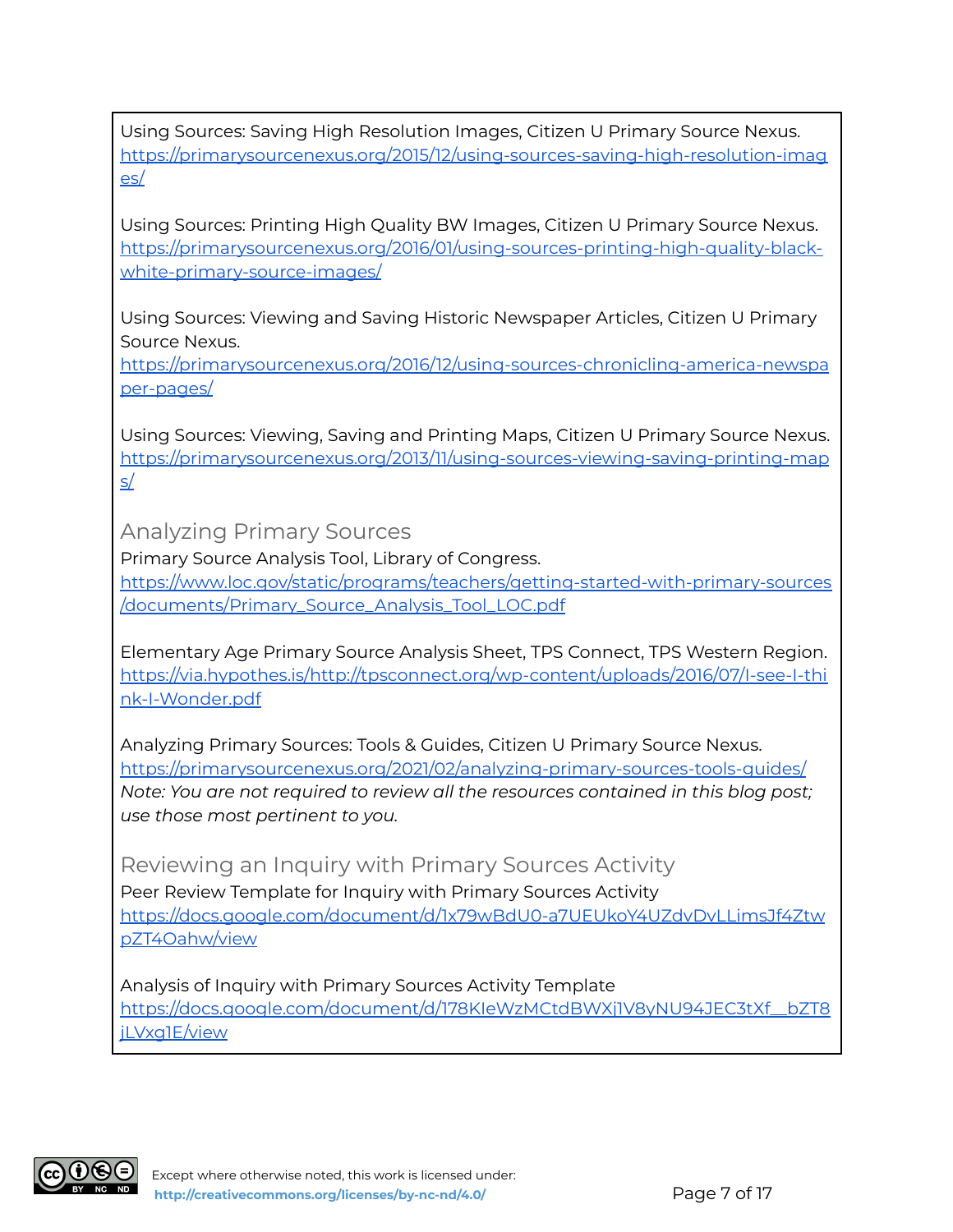# Submission Guidelines & Evaluation Criteria

*To earn the micro-credential, you must receive a passing score in Parts 1 and 3, and receive proficiency for all components in Part 2.*

#### Part 1. Overview

#### (500-1,000 words)

*Please copy and paste the following contextual prompts and questions into a document and respond to them without including any identifying information.*

- 1. Describe your and your school's current use of primary sources, including typical means of access, differentiation of use of primary versus secondary sources in instructional activities, and advantages, as well as challenges of integrating primary sources into instruction.
- 2. Define inquiry-based learning as you understand it in the context of your school and/or district mandates. Then describe inquiry-based strategies and methods that you have used in your own teaching, as well as challenges you have faced integrating inquiry into instruction.
- 3. List the grade(s) and subject(s) that you teach, along with general information about your class composition. What challenges have you experienced, or imagine you might have, when searching for and selecting primary sources for student use that honor them and their lived experiences?
- 4. Identify a few challenges and successes you have had, or imagine you might have, when facilitating primary source analyses with students.
- 5. Identify a few areas of your curriculum where integration of primary source learning could be used to promote student empathy, foster understanding of multiple perspectives, deepen content knowledge, and enhance critical thinking skills. Explain why you chose the areas you identified.

**Passing:** Responses provide reasonable and accurate information that address current use of primary sources and inquiry learning, challenges to tackle, and areas of instruction that could be enhanced through inquiry-based learning with primary sources.

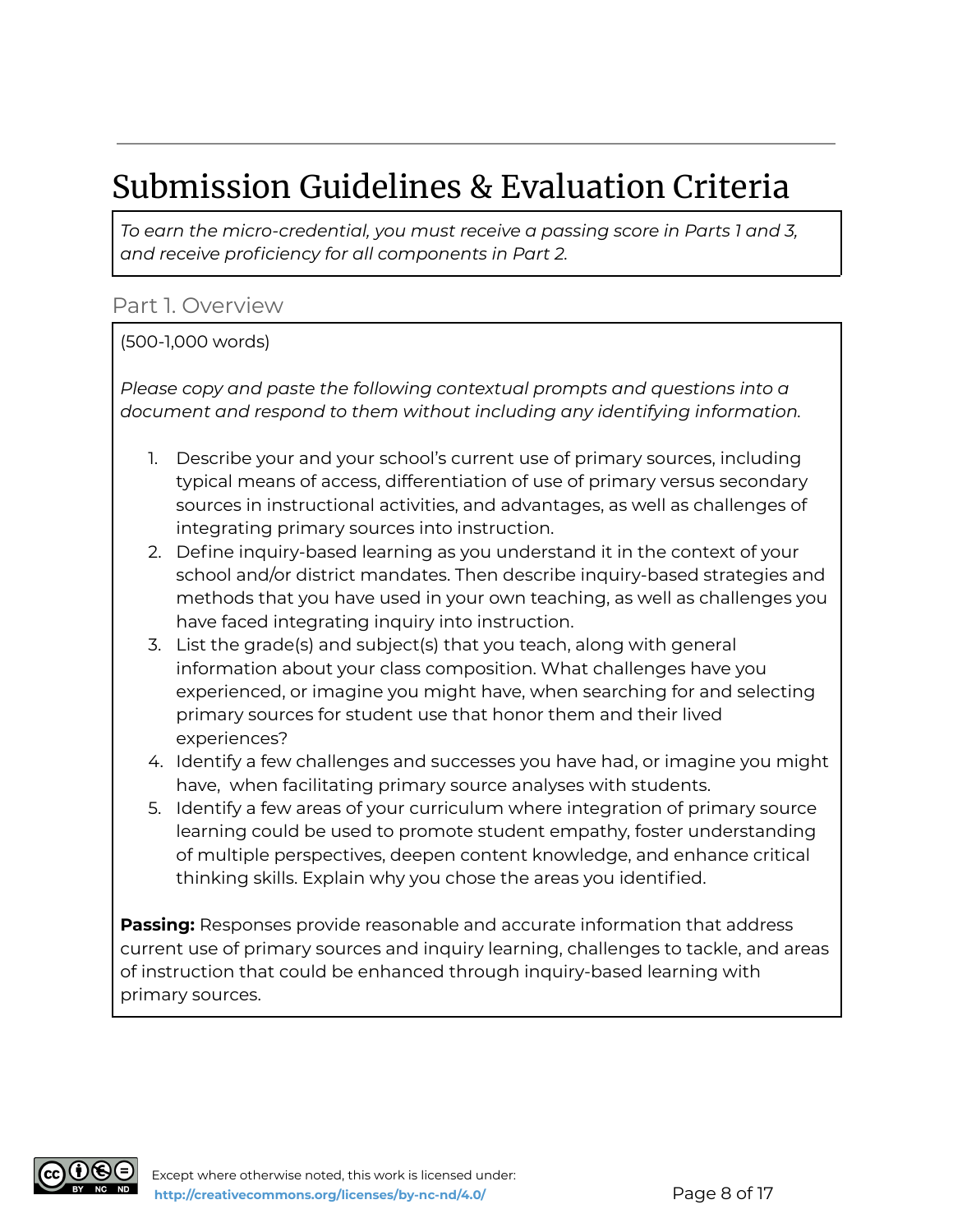### Part 2. Artifacts

To earn this micro-credential, please submit the following **5** artifacts as evidence of your competency in this area. *Please do not include any identifying information for you or your students..*

#### **Artifact 1: Primary & Secondary Sources Mini-lesson Outline**

Create a 1-2 page outline of a mini-lesson that teaches your students about primary sources and how they differ from secondary sources.

(See rubric for specific requirements.)

Upload your completed mini-lesson outline.

#### **Artifact 2: Ready-made Primary Source Set Review**

- 1. Investigate the Library's ready-made [primary](https://www.loc.gov/classroom-materials/?fa=partof_type%3Aprimary+source+set&c=160) source sets, and select a set with a topic that your students will find engaging and relates to a current lesson/unit that you teach.
- 2. Read the teacher's guide, and review the different primary sources in the set. Think about how you might use two or more of the primary sources in the set to appeal to and meet the specific needs of your students by differentiating learning through content, process, or product.
- 3. Write an email (200-400 words) that you could send to an administrator, department chair, or another colleague that identifies the primary source set; describes the particular primary sources from it that you think would engage students; provides an explanation of why the selected sources meet student needs; and gives an example of how you would use inquiry to integrate the primary sources into instruction.

(See rubric for specific requirements.)

Copy your email into a document and upload it.

#### **Artifact 3: Activity Plan & Supporting Materials**

Curate an individual primary source set related to a topic of your choice that aligns with a current lesson/unit that you teach or a new lesson that you would like to incorporate into your curriculum. You may expand on the sources you selected for Artifact 2 or select a new set (see Resources: Locating Primary Sources). Use the [Primary](https://docs.google.com/document/d/17lZPxYkyDx2KTFzxouPzG6mr6FRzk7R3UIPIqdvN8Ag/view) Source Tracker to help organize your research. The source set must include at least 4-6 sources from the Library of Congress meeting the following requirements:

● at least 2 different primary source formats (e.g., photo, oral history, text, song etc.)

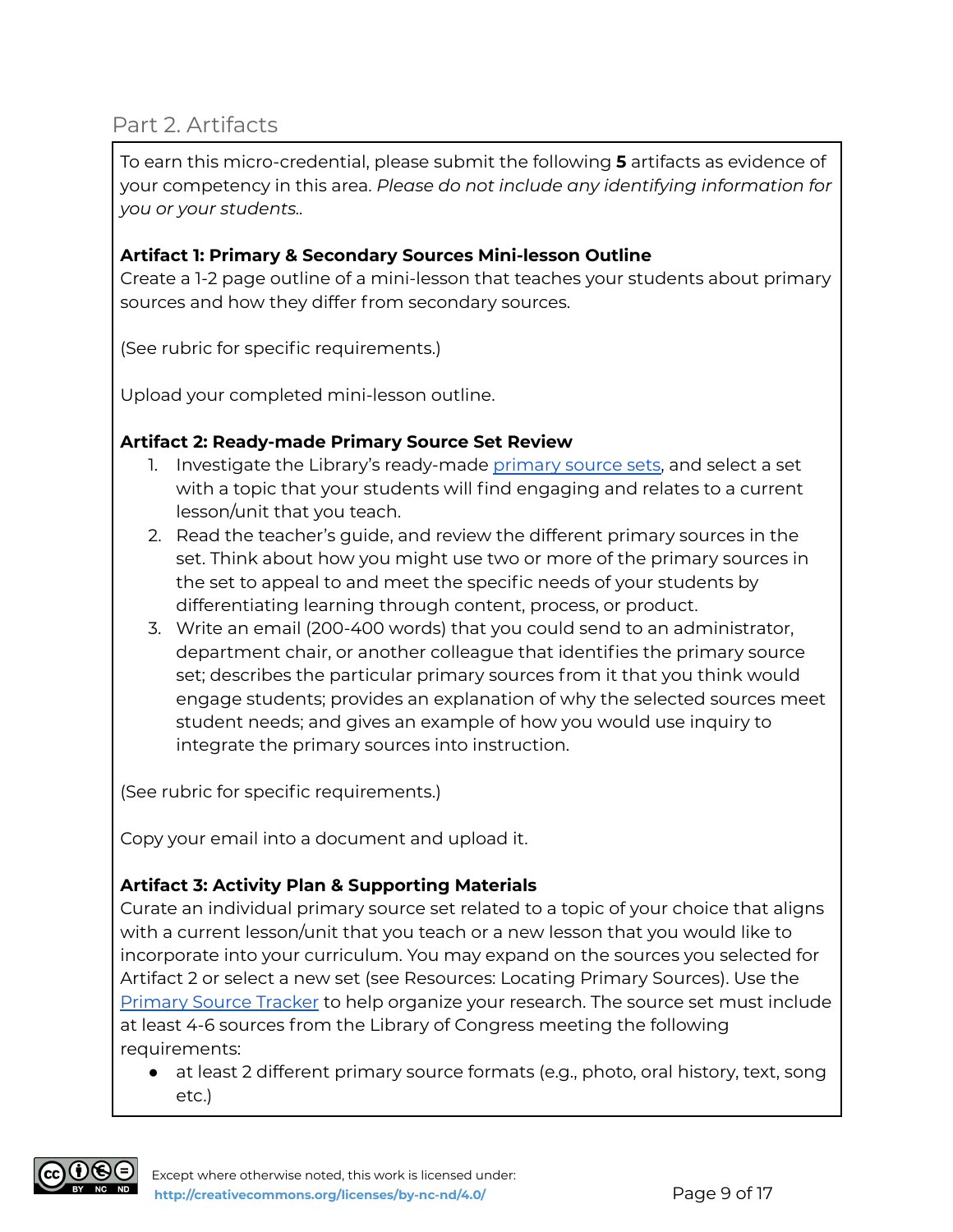● at least 2 sources representing different perspectives (i.e., alternate or contrasting views)

Be sure to experiment by completing your own analysis of 2 primary sources that represent different formats and perspectives, and briefly describe how the process informed your activity plan.

Then create a plan for an inquiry learning activity using the primary source set, or a subset of it, that aligns with your curriculum, standards, and students' developmental levels and lived experiences.

The activity plan may be written in lesson plan format or in narrative form. In either case, the plan must include the components listed below.

- Identification of activity topic
- Identification of target grade(s)
- 30-100 word overview of the activity
- List of activity materials, including citations of at least two primary sources of different formats that provide varying perspectives
- Guiding questions for each primary source students will analyze (see primary source analysis [guides/prompts\)](https://primarysourcenexus.org/2021/02/analyzing-primary-sources-tools-guides/)
- Link to the Library's primary source analysis tool or a modified version of it
- Identification and description of the purpose(s) for using the curated primary source set, or a subset of it, with your students (see the [Criteria](https://primarysourcenexus.org/2012/04/selecting-primary-sources-criteria-to-consider/) for [Classroom](https://primarysourcenexus.org/2012/04/selecting-primary-sources-criteria-to-consider/) Use blog post)
- Steps you will take to approach sensitive or controversial issues presented by any of the sources, if applicable
- Reasons for excerpting or modifying any of the sources, if applicable
- Identification and description of the phase(s) of inquiry and skills/strategies your activity will focus on with the primary source set or with each individual primary source (see pp. 2-4 of the [Teaching](https://www.loc.gov/static/programs/teachers/about-this-program/teaching-with-primary-sources-partner-program/documents/inquiry-learning.pdf) Inquiry with Primary Sources [article](https://www.loc.gov/static/programs/teachers/about-this-program/teaching-with-primary-sources-partner-program/documents/inquiry-learning.pdf)).
- Description of the activity flow
- Explanation of how the activity integrates into a larger lesson or unit

(See rubric for specific requirements.)

Combine all of the following required items into one document for uploading:

- 1. Completed Primary Source Tracker
- 2. Two examples of educator-completed primary source analyses with a brief description of how the process informed your activity plan *NOTE: You may wish to take pictures of both the completed tools and insert them into your artifact document.*

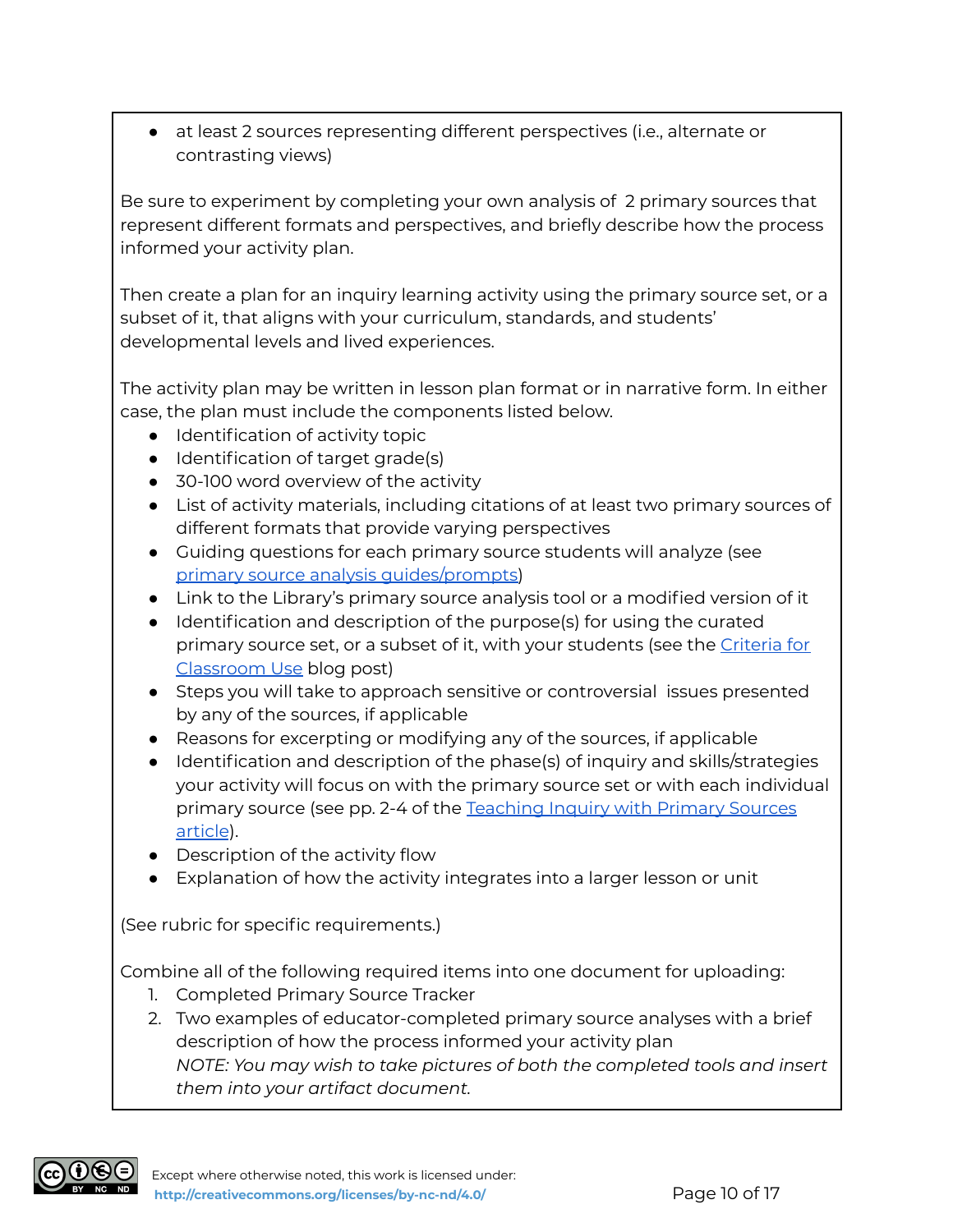#### 3. Completed Activity Plan

#### **Artifact 4: Activity Evidence**

If possible, implement your inquiry with primary sources activity with your students, and submit 4-6 examples of student work, at least 1 for each primary source analyzed and, if possible, of different levels (e.g., emerging, competent, advanced).

If you are unable to implement the activity, identify 2 colleagues willing to complete a peer review of your activity plan. Provide each with a copy of your activity plan and a copy of the Peer Review [Template](https://docs.google.com/document/d/1x79wBdU0-a7UEUkoY4UZdvDvLLimsJf4ZtwpZT4Oahw/view) for Primary Sources & Inquiry [Activity](https://docs.google.com/document/d/1x79wBdU0-a7UEUkoY4UZdvDvLLimsJf4ZtwpZT4Oahw/view) Plan. Be sure to point out any specific areas where you'd like targeted feedback.

(See rubric for specific requirements.)

Combine each piece of evidence into one document for uploading. *NOTE: If you have handwritten student work or completed peer reviews, simply take pictures of each piece of evidence and insert the files into a single document.*

#### **Artifact 5: Activity Analysis**

After reviewing student work or the peer reviews, download or make a copy of the Analysis of Inquiry with Primary Sources Activity [Template](https://docs.google.com/document/d/178KIeWzMCtdBWXj1V8yNU94JEC3tXf__bZT8jLVxg1E/view) and use it to discuss what the process was like for you to teach or receive feedback and use it to discuss what the process was like for you to teach or receive feedback and how you'll modify your lesson plan as a result.

(See rubric for specific requirements.)

Upload your completed activity analysis.

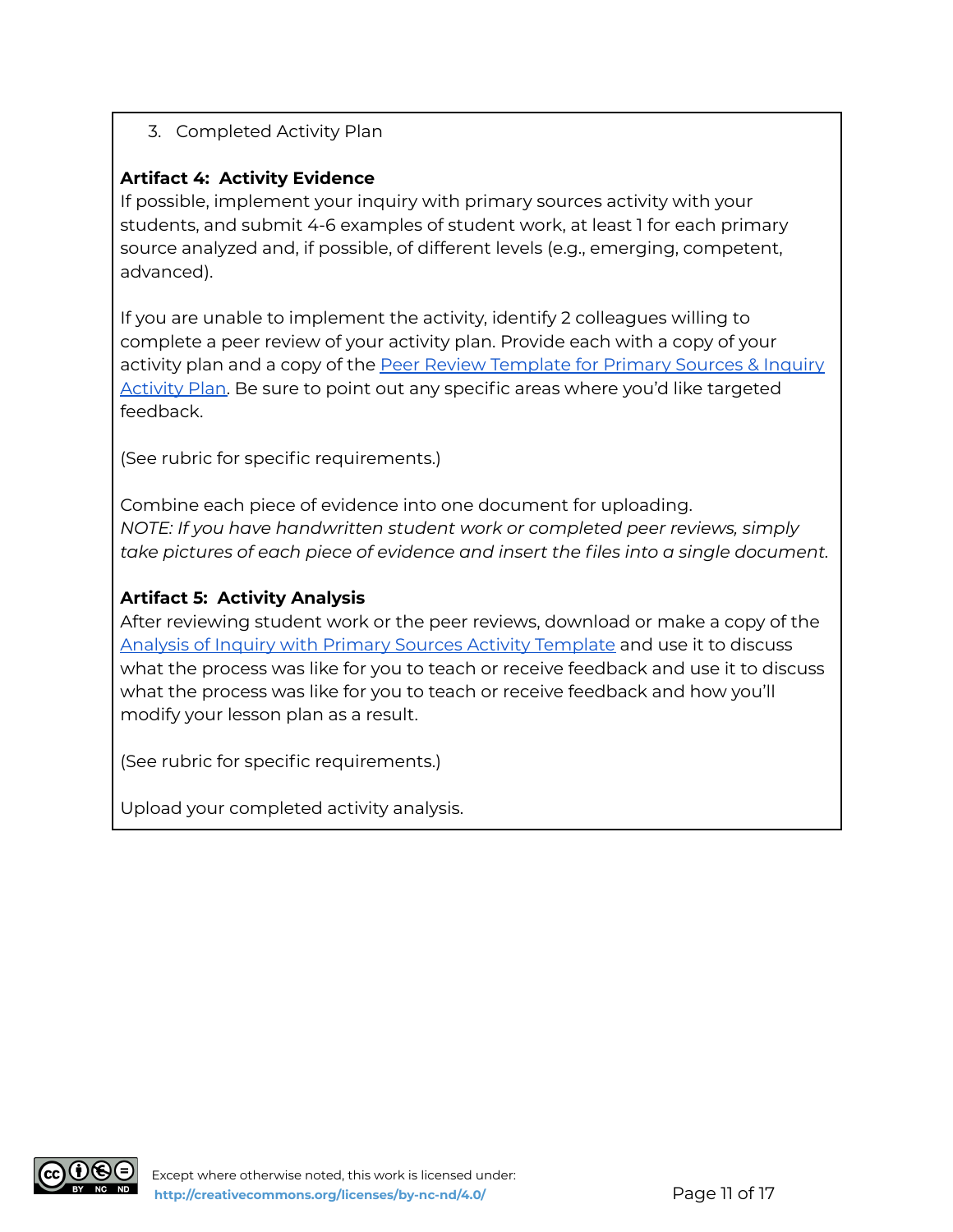### Part 2. Rubric

|                                                                                                                   | <b>Proficient</b>                                                                                                                                                                                                                                                                                                                                                                                                                                                                      | <b>Basic</b>                                                                                                                                                                                                                                                                                                                                                                                                                                                                                                               | <b>Developing</b>                                                                                                                                                                                                                                                                                                                                                                                                                                                                                            |
|-------------------------------------------------------------------------------------------------------------------|----------------------------------------------------------------------------------------------------------------------------------------------------------------------------------------------------------------------------------------------------------------------------------------------------------------------------------------------------------------------------------------------------------------------------------------------------------------------------------------|----------------------------------------------------------------------------------------------------------------------------------------------------------------------------------------------------------------------------------------------------------------------------------------------------------------------------------------------------------------------------------------------------------------------------------------------------------------------------------------------------------------------------|--------------------------------------------------------------------------------------------------------------------------------------------------------------------------------------------------------------------------------------------------------------------------------------------------------------------------------------------------------------------------------------------------------------------------------------------------------------------------------------------------------------|
| <b>Artifact 1:</b><br><b>Primary &amp;</b><br><b>Secondary</b><br><b>Sources</b><br>Mini-lesson<br><b>Outline</b> | Mini-lesson outline<br>(1-2 pages) includes<br>all of the following:<br>a definition of a<br>primary source<br>examples of<br>different types of<br>primary sources<br>• a definition of a<br>secondary source<br>• examples of<br>different types of<br>secondary<br>sources<br>$\bullet$ a hands-on<br>opportunity for<br>students to work<br>though<br>differentiating<br>between primary<br>and secondary<br>sources<br>a means to<br>assess student<br>mastery of the<br>concepts | Mini-lesson outline<br>(1-2 pages) includes<br>most, but not all, of<br>the following:<br>• a definition of a<br>primary source<br>$\bullet$ examples of<br>different types of<br>primary sources<br>a definition of a<br>secondary source<br>$\bullet$ examples of<br>different types of<br>secondary<br>sources<br>$\bullet$ a hands-on<br>opportunity for<br>students to work<br>though<br>differentiating<br>between primary<br>and secondary<br>sources<br>a means to<br>assess student<br>mastery of the<br>concepts | Mini-lesson outline<br>is less than 1 page<br>and includes some<br>of the following:<br>a definition of a<br>primary source<br>$\bullet$ examples of<br>different types of<br>primary sources<br>a definition of a<br>secondary source<br>$\bullet$ examples of<br>different types of<br>secondary<br>sources<br>a hands-on<br>opportunity for<br>students to work<br>though<br>differentiating<br>between primary<br>and secondary<br>sources<br>a means to<br>assess student<br>mastery of the<br>concepts |
| Artifact 2:<br><b>Ready-made</b><br><b>Primary</b><br><b>Source Set</b><br><b>Review</b>                          | Review includes all<br>of the following:<br>is written in the<br>form of an email<br>(200-400 words)<br>• clearly addresses<br>one of the<br>specified target<br>audiences<br>title and link to a<br>$\bullet$<br>primary source                                                                                                                                                                                                                                                       | Review includes<br>most, but not all, of<br>the following:<br>$\bullet$ is written in the<br>form of an email<br>(200-400 words)<br>clearly addresses<br>one of the<br>specified target<br>audiences                                                                                                                                                                                                                                                                                                                       | Review includes<br>some of the<br>following:<br>$\bullet$ is written in the<br>form of an email<br>(200-400 words)<br>clearly addresses<br>$\bullet$<br>one of the<br>specified target<br>audiences                                                                                                                                                                                                                                                                                                          |

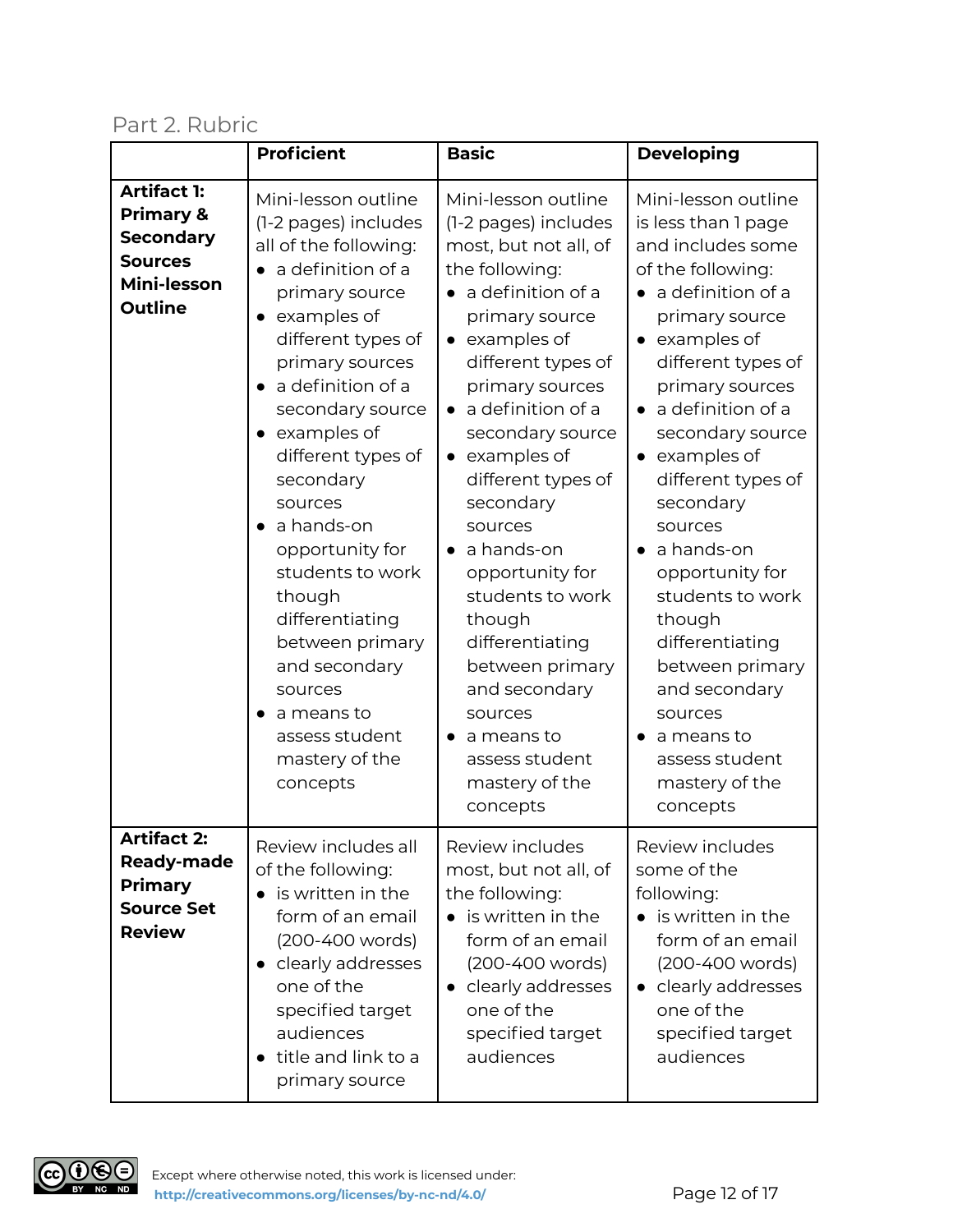|                      | set from one of<br>the Library's<br>ready-made<br>primary source<br>sets<br>• description of<br>and links to two<br>or more specific<br>sources<br>contained within<br>the selected set<br>that would<br>engage students<br>• explanation of<br>why the selected<br>sources meet<br>student needs by<br>differentiating<br>learning through<br>content, process,<br>or product<br>· illustration of<br>how inquiry<br>would be used to<br>integrate the<br>primary sources<br>into instruction | • title and link to a<br>primary source<br>set from one of<br>the Library's<br>ready-made<br>primary source<br>sets<br>description of<br>$\bullet$<br>and links to two<br>or more specific<br>sources<br>contained within<br>the selected set<br>that would<br>engage students<br>explanation of<br>$\bullet$<br>why the selected<br>sources meet<br>student needs by<br>differentiating<br>learning through<br>content, process,<br>or product<br>illustration of<br>$\bullet$<br>how inquiry<br>would be used to<br>integrate the<br>primary sources<br>into instruction | • title and link to a<br>primary source<br>set from one of<br>the Library's<br>ready-made<br>primary source<br>sets<br>description of<br>and links to two<br>or more specific<br>sources<br>contained within<br>the selected set<br>that would<br>engage students<br>explanation of<br>$\bullet$<br>why the selected<br>sources meet<br>student needs by<br>differentiating<br>learning through<br>content, process,<br>or product<br>• illustration of<br>how inquiry<br>would be used to<br>integrate the<br>primary sources<br>into instruction |
|----------------------|------------------------------------------------------------------------------------------------------------------------------------------------------------------------------------------------------------------------------------------------------------------------------------------------------------------------------------------------------------------------------------------------------------------------------------------------------------------------------------------------|----------------------------------------------------------------------------------------------------------------------------------------------------------------------------------------------------------------------------------------------------------------------------------------------------------------------------------------------------------------------------------------------------------------------------------------------------------------------------------------------------------------------------------------------------------------------------|----------------------------------------------------------------------------------------------------------------------------------------------------------------------------------------------------------------------------------------------------------------------------------------------------------------------------------------------------------------------------------------------------------------------------------------------------------------------------------------------------------------------------------------------------|
| <b>Artifact 3:</b>   | <b>Primary Source</b>                                                                                                                                                                                                                                                                                                                                                                                                                                                                          | <b>Primary Source</b>                                                                                                                                                                                                                                                                                                                                                                                                                                                                                                                                                      | <b>Primary Source</b>                                                                                                                                                                                                                                                                                                                                                                                                                                                                                                                              |
| <b>Activity Plan</b> | Tracker includes 4-6                                                                                                                                                                                                                                                                                                                                                                                                                                                                           | Tracker includes 2-4                                                                                                                                                                                                                                                                                                                                                                                                                                                                                                                                                       | Tracker includes 1-2                                                                                                                                                                                                                                                                                                                                                                                                                                                                                                                               |
| &                    | primary sources                                                                                                                                                                                                                                                                                                                                                                                                                                                                                | primary sources                                                                                                                                                                                                                                                                                                                                                                                                                                                                                                                                                            | primary sources                                                                                                                                                                                                                                                                                                                                                                                                                                                                                                                                    |
| <b>Supporting</b>    | from the Library of                                                                                                                                                                                                                                                                                                                                                                                                                                                                            | from the Library of                                                                                                                                                                                                                                                                                                                                                                                                                                                                                                                                                        | from the Library of                                                                                                                                                                                                                                                                                                                                                                                                                                                                                                                                |
| <b>Materials</b>     | Congress                                                                                                                                                                                                                                                                                                                                                                                                                                                                                       | Congress                                                                                                                                                                                                                                                                                                                                                                                                                                                                                                                                                                   | Congress                                                                                                                                                                                                                                                                                                                                                                                                                                                                                                                                           |
|                      | Evidence of at least                                                                                                                                                                                                                                                                                                                                                                                                                                                                           | Evidence of at least                                                                                                                                                                                                                                                                                                                                                                                                                                                                                                                                                       | Evidence of 1                                                                                                                                                                                                                                                                                                                                                                                                                                                                                                                                      |
|                      | 2 educator-                                                                                                                                                                                                                                                                                                                                                                                                                                                                                    | 2 educator-                                                                                                                                                                                                                                                                                                                                                                                                                                                                                                                                                                | educator-                                                                                                                                                                                                                                                                                                                                                                                                                                                                                                                                          |
|                      | completed primary                                                                                                                                                                                                                                                                                                                                                                                                                                                                              | completed primary                                                                                                                                                                                                                                                                                                                                                                                                                                                                                                                                                          | completed primary                                                                                                                                                                                                                                                                                                                                                                                                                                                                                                                                  |
|                      | source analyses                                                                                                                                                                                                                                                                                                                                                                                                                                                                                | source analyses                                                                                                                                                                                                                                                                                                                                                                                                                                                                                                                                                            | source analyses                                                                                                                                                                                                                                                                                                                                                                                                                                                                                                                                    |
|                      | with a brief                                                                                                                                                                                                                                                                                                                                                                                                                                                                                   | with no description                                                                                                                                                                                                                                                                                                                                                                                                                                                                                                                                                        | with no description                                                                                                                                                                                                                                                                                                                                                                                                                                                                                                                                |
|                      | description of how                                                                                                                                                                                                                                                                                                                                                                                                                                                                             | of how the process                                                                                                                                                                                                                                                                                                                                                                                                                                                                                                                                                         | of how the process                                                                                                                                                                                                                                                                                                                                                                                                                                                                                                                                 |

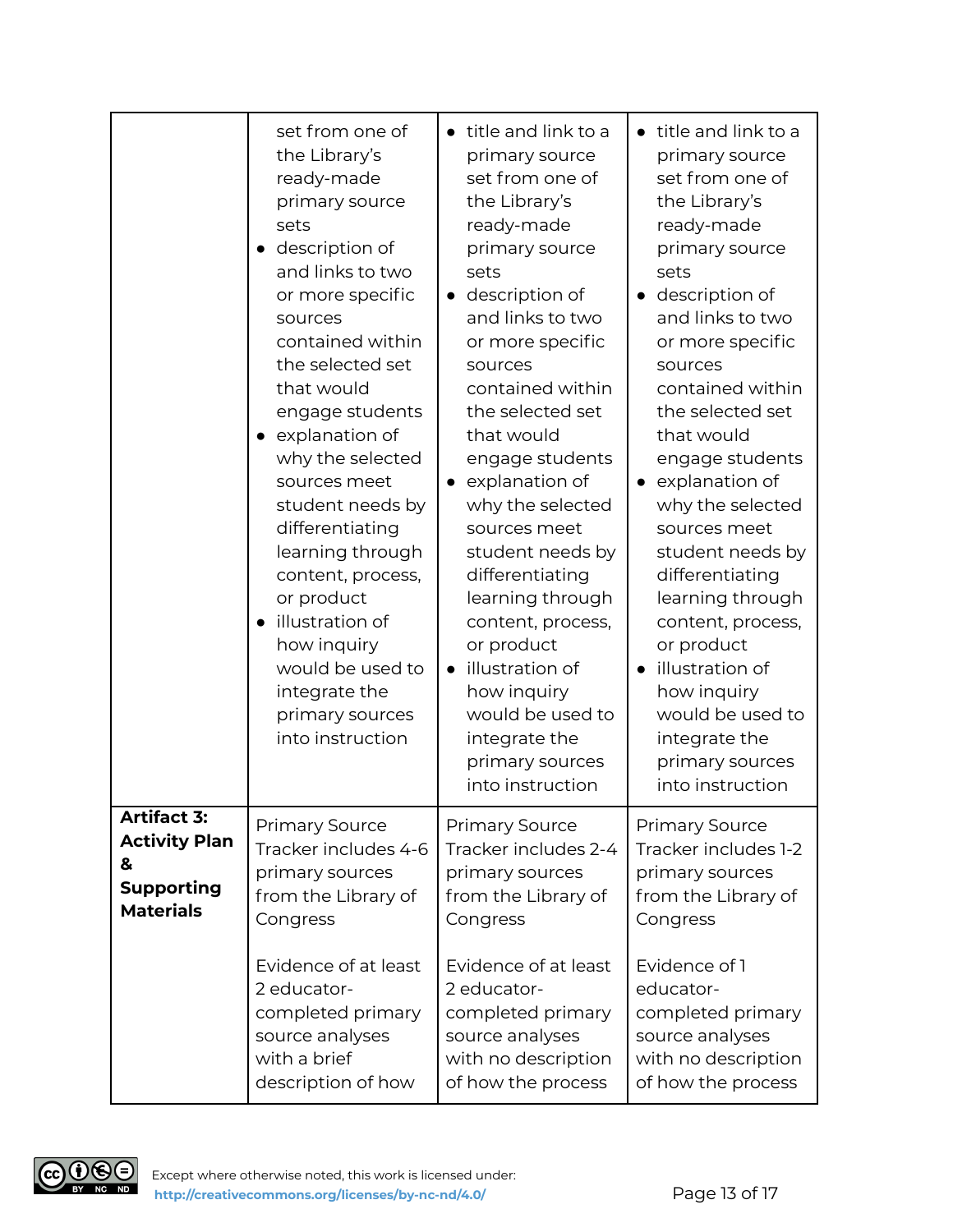| the process<br>informed the                                                                                                                                                                                                                                                                                                                                                                                                                                                                                                                                                                                                                                              | informed the<br>activity plan.                                                                                                                                                                                                                                                                                                                                                                                                                                                                                                                                                                                                                                                    | informed the<br>activity plan.                                                                                                                                                                                                                                                                                                                                                                                                                                                                                                                                                                                                                                                                 |
|--------------------------------------------------------------------------------------------------------------------------------------------------------------------------------------------------------------------------------------------------------------------------------------------------------------------------------------------------------------------------------------------------------------------------------------------------------------------------------------------------------------------------------------------------------------------------------------------------------------------------------------------------------------------------|-----------------------------------------------------------------------------------------------------------------------------------------------------------------------------------------------------------------------------------------------------------------------------------------------------------------------------------------------------------------------------------------------------------------------------------------------------------------------------------------------------------------------------------------------------------------------------------------------------------------------------------------------------------------------------------|------------------------------------------------------------------------------------------------------------------------------------------------------------------------------------------------------------------------------------------------------------------------------------------------------------------------------------------------------------------------------------------------------------------------------------------------------------------------------------------------------------------------------------------------------------------------------------------------------------------------------------------------------------------------------------------------|
| activity plan.<br>Activity plan<br>includes all of the<br>following:<br>identification of<br>activity topic<br>identification of<br>$\bullet$<br>target grade(s)<br>30-100 word<br>$\bullet$<br>overview of the<br>activity<br>list of activity<br>$\bullet$<br>materials,<br>including<br>citations of at<br>least two<br>primary sources<br>of different<br>formats that<br>provide varying<br>perspectives<br>guiding<br>$\bullet$<br>questions for<br>each primary<br>source students<br>will analyze<br>link to the<br>Library's primary<br>source analysis<br>tool or a<br>modified version<br>of it<br>identification and<br>description of the<br>purpose(s) for | Activity plan<br>includes most, but<br>not all, of the<br>following:<br>identification of<br>activity topic<br>identification of<br>$\bullet$<br>target grade(s)<br>30-100 word<br>$\bullet$<br>overview of the<br>activity<br>list of activity<br>$\bullet$<br>materials,<br>including<br>citations of at<br>least two<br>primary sources<br>of different<br>formats that<br>provide varying<br>perspectives<br>guiding<br>$\bullet$<br>questions for<br>each primary<br>source students<br>will analyze<br>link to the<br>Library's primary<br>source analysis<br>tool or a<br>modified version<br>of it<br>identification<br>$\bullet$<br>and description<br>of the purpose(s) | Activity plan<br>includes some of<br>the following:<br>identification of<br>activity topic<br>identification of<br>$\bullet$<br>target grade(s)<br>30-100 word<br>$\bullet$<br>overview of the<br>activity<br>list of activity<br>$\bullet$<br>materials,<br>including<br>citations of at<br>least two<br>primary sources<br>of different<br>formats that<br>provide varying<br>perspectives<br>guiding<br>$\bullet$<br>questions for<br>each primary<br>source students<br>will analyze<br>link to the<br>$\bullet$<br>Library's primary<br>source analysis<br>tool or a<br>modified version<br>of it<br>identification<br>$\bullet$<br>and description<br>of the purpose(s)<br>for using the |
| using the curated<br>primary source<br>set                                                                                                                                                                                                                                                                                                                                                                                                                                                                                                                                                                                                                               | for using the<br>curated primary<br>source set                                                                                                                                                                                                                                                                                                                                                                                                                                                                                                                                                                                                                                    | curated primary<br>source set<br>if applicable,<br>$\bullet$<br>identification of                                                                                                                                                                                                                                                                                                                                                                                                                                                                                                                                                                                                              |

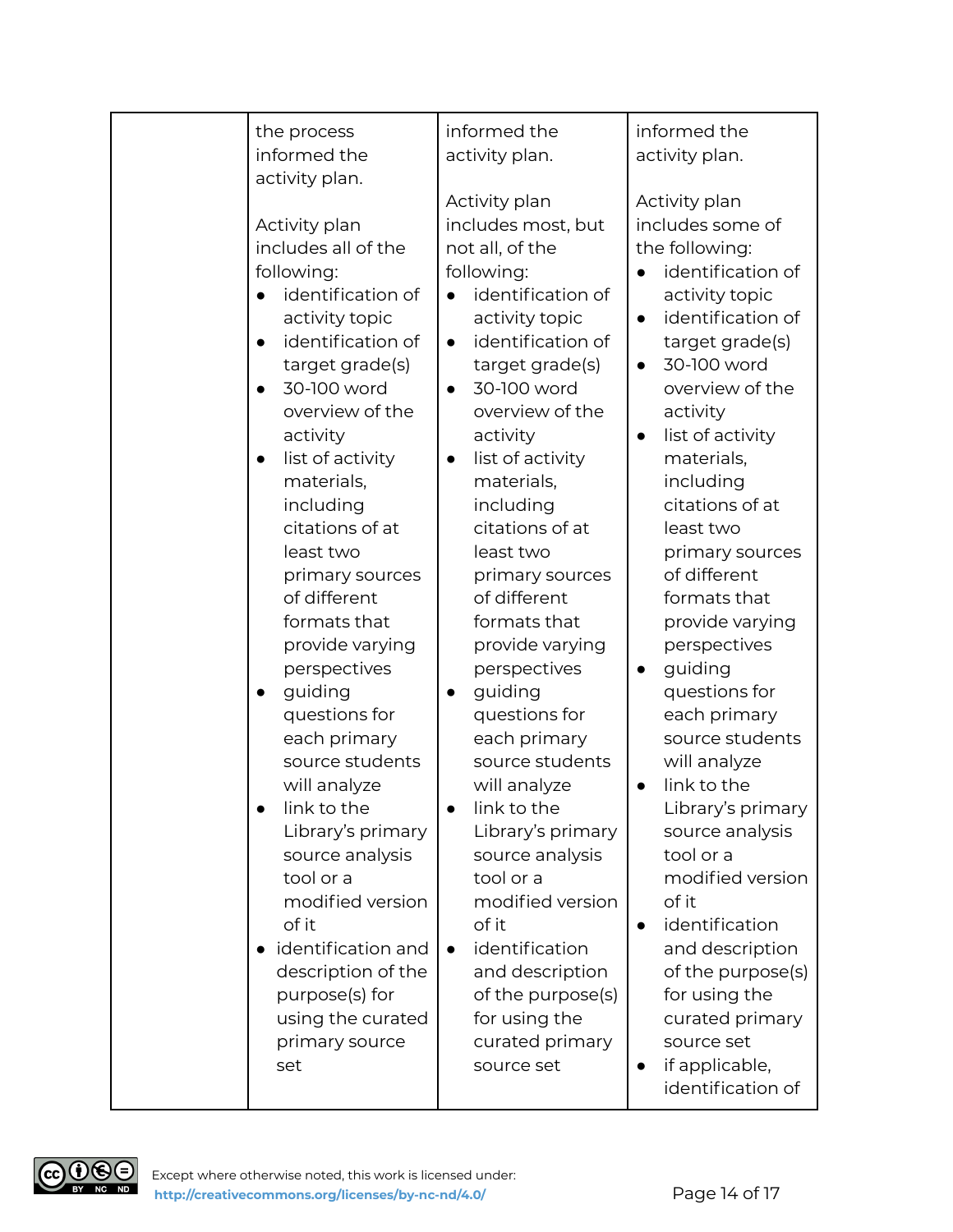| • if applicable,<br>identification of<br>steps to<br>approach<br>sensitive or<br>controversial<br>issues presented<br>by a particular<br>source<br>• if applicable,<br>description of<br>reasons for<br>excerpting or<br>modifying<br>sources<br>identification and<br>description of the<br>phase(s) of<br>inquiry and<br>associated<br>skills/strategies<br>used with the<br>primary source<br>set or each<br>individual<br>primary source<br>· description of<br>activity flow<br>• explanation of<br>how the activity<br>integrates into a<br>larger lesson or<br>unit | if applicable,<br>$\bullet$<br>identification of<br>steps to<br>approach<br>sensitive or<br>controversial<br>issues presented<br>by a particular<br>source<br>if applicable,<br>$\bullet$<br>description of<br>reasons for<br>excerpting or<br>modifying<br>sources<br>identification<br>$\bullet$<br>and description<br>of the phase(s)<br>of inquiry and<br>associated<br>skills/strategies<br>used with the<br>primary source<br>set or each<br>individual<br>primary source<br>description of<br>$\bullet$<br>activity flow<br>explanation of<br>$\bullet$<br>how the activity<br>integrates into a<br>larger lesson or<br>unit | steps to<br>approach<br>sensitive or<br>controversial<br>issues presented<br>by a particular<br>source<br>if applicable,<br>$\bullet$<br>description of<br>reasons for<br>excerpting or<br>modifying<br>sources<br>identification<br>$\bullet$<br>and description<br>of the phase(s)<br>of inquiry and<br>associated<br>skills/strategies<br>used with the<br>primary source<br>set or each<br>individual<br>primary source<br>description of<br>$\bullet$<br>activity flow<br>explanation of<br>$\bullet$<br>how the activity<br>integrates into a<br>larger lesson or<br>unit |
|----------------------------------------------------------------------------------------------------------------------------------------------------------------------------------------------------------------------------------------------------------------------------------------------------------------------------------------------------------------------------------------------------------------------------------------------------------------------------------------------------------------------------------------------------------------------------|-------------------------------------------------------------------------------------------------------------------------------------------------------------------------------------------------------------------------------------------------------------------------------------------------------------------------------------------------------------------------------------------------------------------------------------------------------------------------------------------------------------------------------------------------------------------------------------------------------------------------------------|---------------------------------------------------------------------------------------------------------------------------------------------------------------------------------------------------------------------------------------------------------------------------------------------------------------------------------------------------------------------------------------------------------------------------------------------------------------------------------------------------------------------------------------------------------------------------------|
|----------------------------------------------------------------------------------------------------------------------------------------------------------------------------------------------------------------------------------------------------------------------------------------------------------------------------------------------------------------------------------------------------------------------------------------------------------------------------------------------------------------------------------------------------------------------------|-------------------------------------------------------------------------------------------------------------------------------------------------------------------------------------------------------------------------------------------------------------------------------------------------------------------------------------------------------------------------------------------------------------------------------------------------------------------------------------------------------------------------------------------------------------------------------------------------------------------------------------|---------------------------------------------------------------------------------------------------------------------------------------------------------------------------------------------------------------------------------------------------------------------------------------------------------------------------------------------------------------------------------------------------------------------------------------------------------------------------------------------------------------------------------------------------------------------------------|

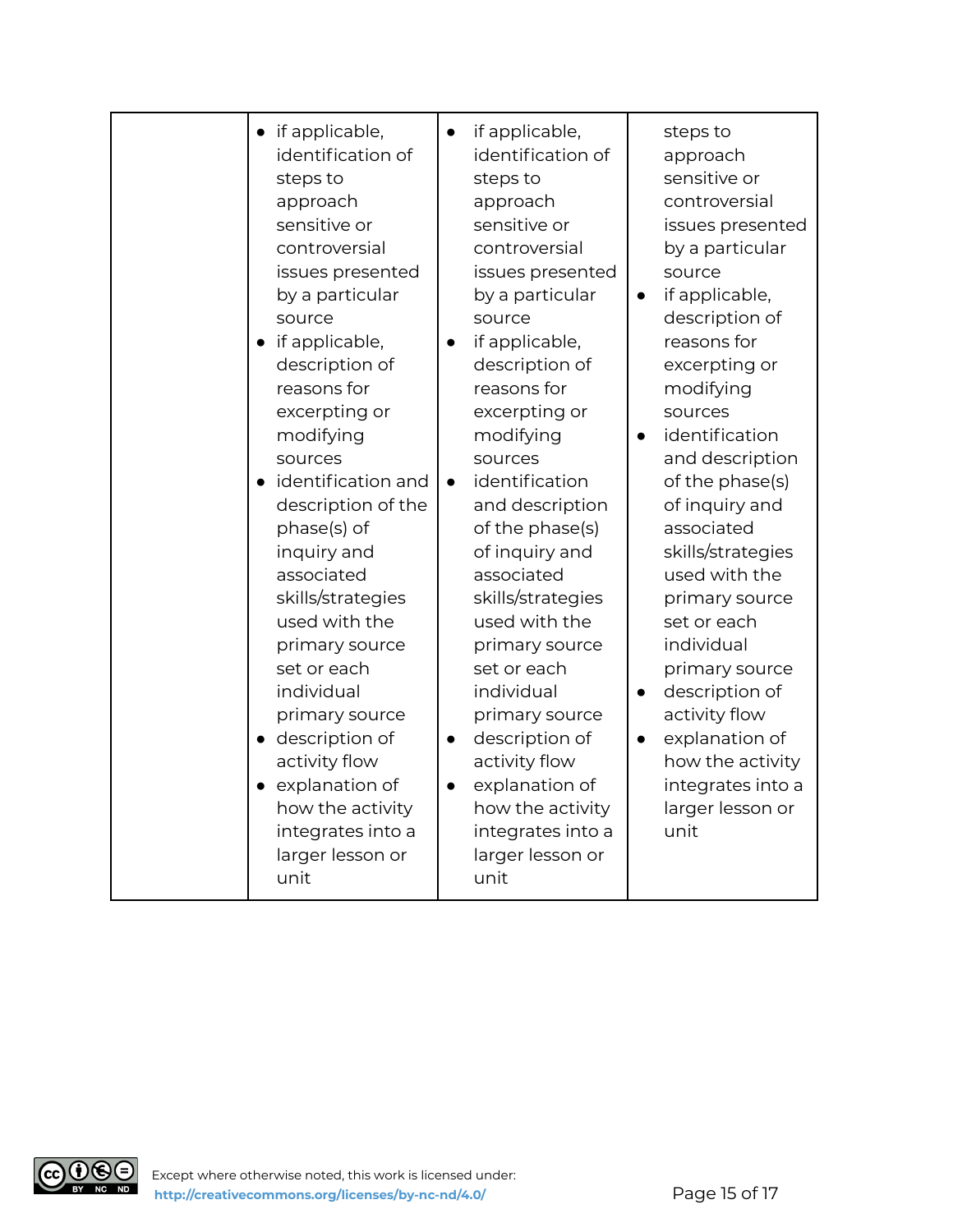| <b>Artifact 4:</b><br><b>Activity</b><br><b>Evidence</b> | Activity evidence<br>includes 1 of the<br>following 2 options:<br>4-6 examples of<br>student work<br>with primary<br>sources, at least 1<br>for each primary<br>source in the<br>curated set<br>2 completed<br>peer reviews                                                                                                    | Activity evidence<br>includes 1 of the<br>following 2 options:<br>3-4 examples of<br>student work<br>with primary<br>sources, at least 1<br>for each primary<br>source in the<br>curated set<br>2 completed<br>peer reviews                                                                                                    | Activity evidence<br>includes 1 of the<br>following 2 options:<br>1-2 examples of<br>$\bullet$<br>student work<br>with primary<br>sources<br>1 completed<br>$\bullet$<br>peer review                                                                                                                                                                     |
|----------------------------------------------------------|--------------------------------------------------------------------------------------------------------------------------------------------------------------------------------------------------------------------------------------------------------------------------------------------------------------------------------|--------------------------------------------------------------------------------------------------------------------------------------------------------------------------------------------------------------------------------------------------------------------------------------------------------------------------------|----------------------------------------------------------------------------------------------------------------------------------------------------------------------------------------------------------------------------------------------------------------------------------------------------------------------------------------------------------|
| <b>Artifact 5:</b><br><b>Activity</b><br><b>Analysis</b> | Activity analysis<br>(400-800 words)<br>includes all of the<br>following:<br>function and<br>impact of<br>inquiry learning<br>function and<br>impact of<br>selected primary<br>sources in<br>supporting<br>inquiry<br>key takeaways<br>from student<br>work or peer<br>feedback<br>changes or<br>adjustments for<br>the future | Activity analysis<br>(400-800 words)<br>includes all of the<br>following:<br>function and<br>impact of<br>inquiry learning<br>function and<br>impact of<br>selected primary<br>sources in<br>supporting<br>inquiry<br>key takeaways<br>from student<br>work or peer<br>feedback<br>changes or<br>adjustments for<br>the future | Activity analysis<br>(400-800 words)<br>includes all of the<br>following:<br>function and<br>impact of<br>inquiry learning<br>function and<br>$\bullet$<br>impact of<br>selected primary<br>sources in<br>supporting<br>inquiry<br>key takeaways<br>from student<br>work or peer<br>feedback<br>changes or<br>$\bullet$<br>adjustments for<br>the future |

### Part 3. Reflection

(300-600 words)

*Please copy and paste the following reflective prompts and questions into a document and respond to them without including any identifying information.*